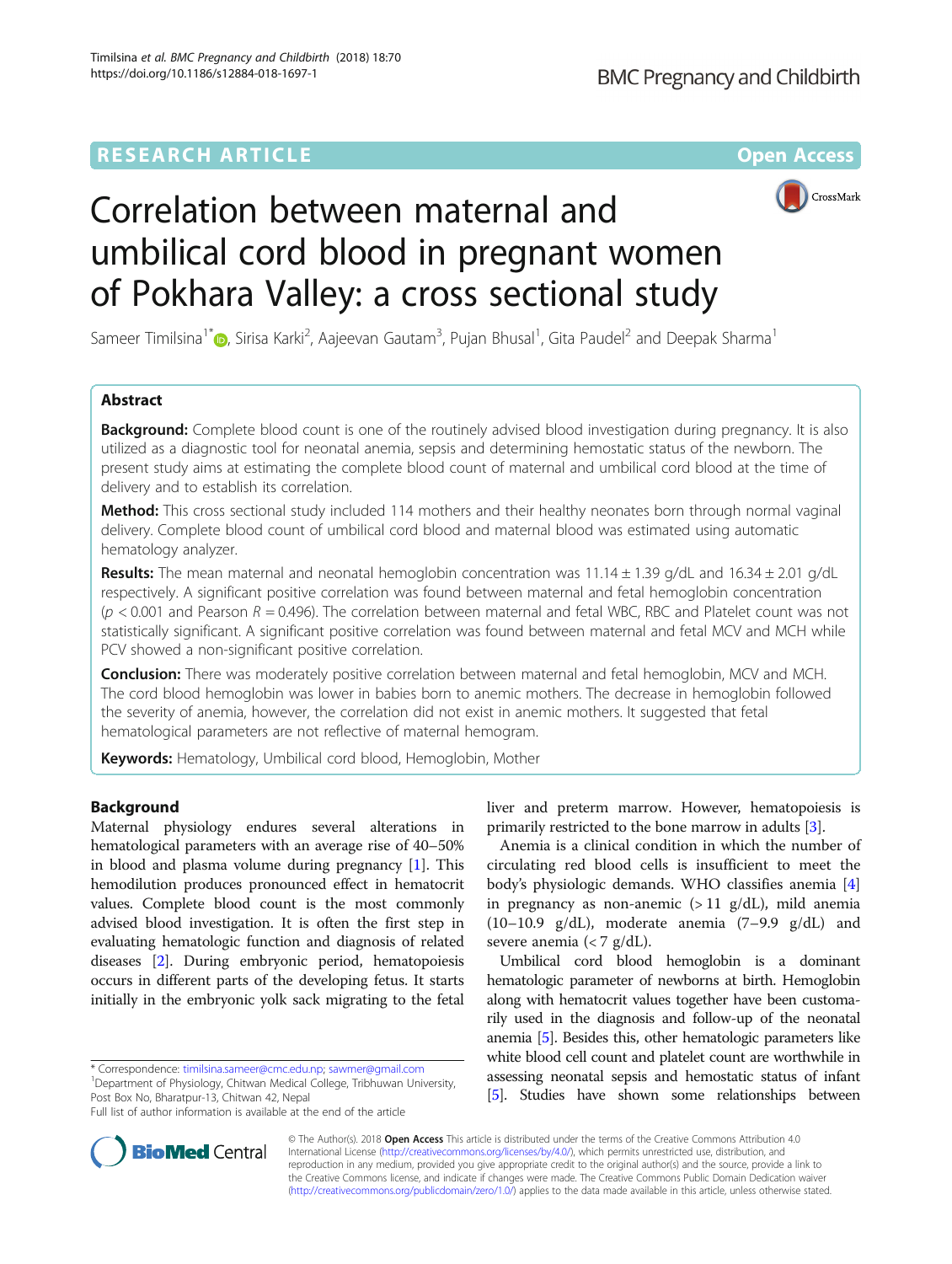<span id="page-1-0"></span>maternal and fetal hemogram but the extent of effect on maternal and neonatal health is still uncertain. This study was conducted to assess the effect of maternal hematologic profile during normal pregnancy on cord blood hematology.

In an attempt to achieving Millennium Development Goals (MDG) 4 and 5 Nepal has made noteworthy progress in the field of maternal, newborn and child health. Nepal Government has implemented certain health related policies like free ion supplementation and ANC visits even in the remote parts of the country. The policy also includes rewards for delivering babies in health care facilities. As a result, substantial improvement has been observed in maternal mortality rate plummeting from 450 in 2004 to 260 in 2014 [[6\]](#page-4-0). As of yet, no studies have been conducted in Pokhara Valley of Nepal on maternal and neonatal hemogram. The present study aims at obtaining a complete picture of maternal and fetal hemogram thereby enabling to maintain referencing in the general population of this region. The anticipated advantage of this study was to determine the fetal outcomes beforehand and building up a strategy in order to prevent adverse outcomes.

## Methods

This was a hospital based cross-sectional study conducted from April 2014 to March 2015 at Manipal Teaching Hospital, Pokhara (827 m above sea level), Nepal. A total of 114 normal singleton pregnant mothers and their healthy newborn babies were included in the study. All pregnant women were residents of Pokhara Valley. They all have had 4 routine antenatal checkups during the course of pregnancy and all of them were supplemented with iron and folic acid. A written consent was obtained from the mother for participation in the study for both the mother and their newborn child. A brief history of the mother was taken during presentation for delivery. 3 ml of blood was collected in a sterile syringe from ante cubital vein and stored in an EDTA containing vial. After 2 min of delivery of the baby, 3 ml of umbilical cord blood was collected and was stored in an EDTA containing vial. Upon collection of the sample, it was analyzed within 3–6 h using an automatic hematology analyzer (Diagnova RFCL lablife h3d premier). Appropriate internal quality controls were run before assay of samples. Statistical analysis was performed by using the program Statistical Packages of Social Sciences (SPSS) version 20.0. The results were evaluated by using Pearson correlation test and Independent sample 't' test. Shapiro Wilk test was done to check the normality of distribution of different variables. Multiple regression analysis was performed for multivariate analysis. Statistical significance was considered at  $p < 0.05$ .

#### Results

The study included a total of 114 pregnant women and their newborns (86 males and 28 females). Of the total participants, 68(59.64%) were multi gravida and 46 (40.36%) were primigravida. The mean age of pregnancy was  $26.04 \pm 3.47$  years with 86% (98/114) between the age of 21–30 years. The result presented here affirms the existence of variations in red cell indices of umbilical cord blood reported for Pokhara

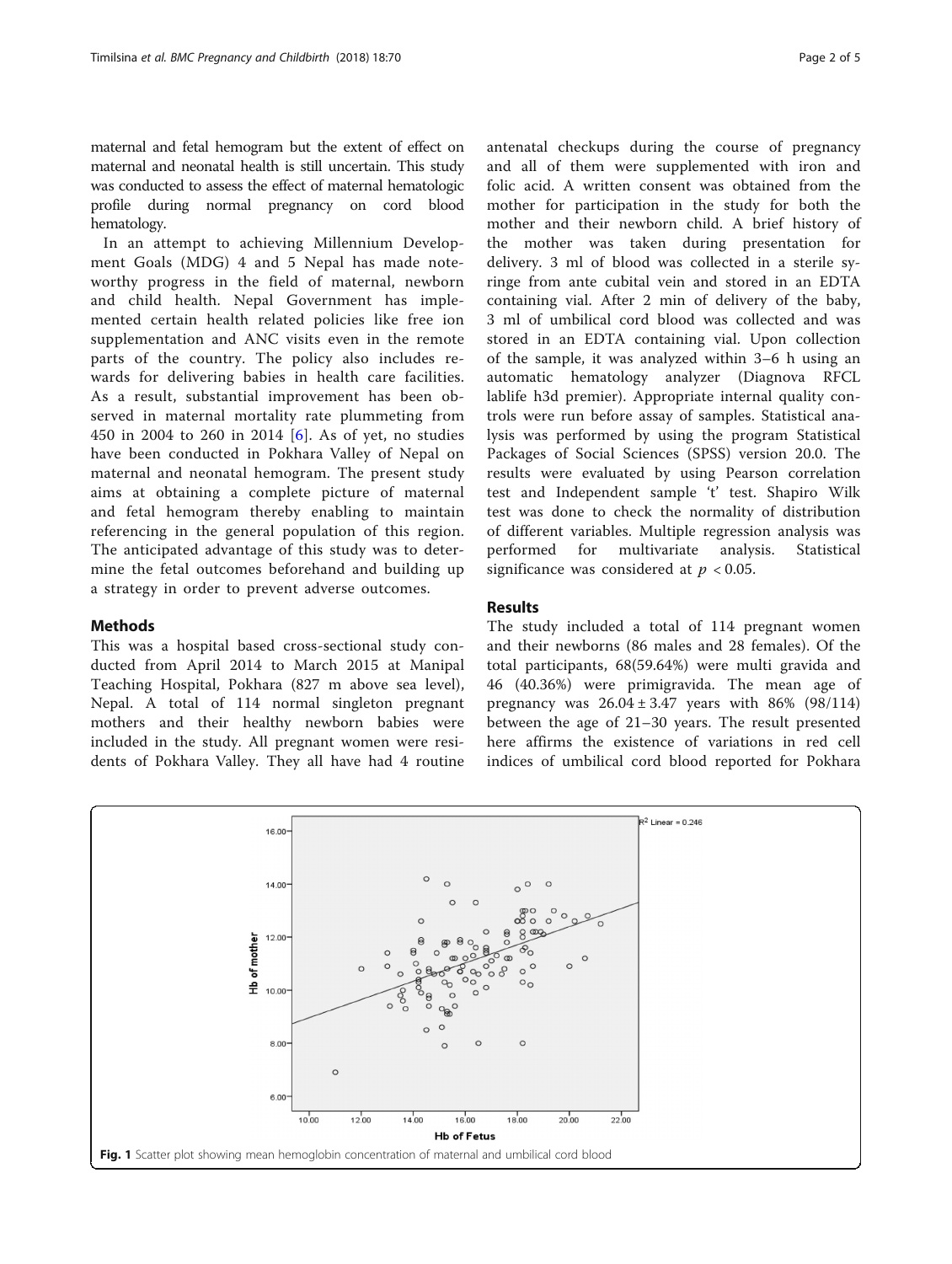

valley of Nepal. These results could be helpful in providing a baseline data for further studies as to establish a reference value for maternal and umbilical cord hemogram in the locality.

The result showed no significant correlation between total white blood cell count of mother with that of the fetus ( $p > 0.01$ ). The normally distributed variables were hemoglobin, RBC count, hematocrit, MCV and platelets while the remaining variables were non-normally distributed.

The mean maternal hemoglobin concentration was  $11.14 \pm 1.39$  g/dL. According to the WHO classification of anemia in pregnant women, 46.49% of the participants were found to be anemic. The mean hemoglobin concentration of umbilical cord blood was found to be  $16.34 \pm 2.01$  g/dL. The mean cord blood hemoglobin concentration in anemic and nonanemic mothers was  $15.38 \pm 1.7$  g/dL and  $17.21 \pm$ 1.87 g/dL respectively. Figure [1](#page-1-0) represents the scatter plot of mean hemoglobin of mother with that of the umbilical cord blood showing a linear correlation which was found to be statistically significant ( $p <$ 0.05). Likewise, Fig. 2 shows the scatter plot of mean MCH of mother with that of the umbilical cord blood indicating a linear correlation and was also found to be statistically significant (Tables 1 and [2](#page-3-0)).

Multivariate analysis showed maternal factors like age, gravida and smoking history did not influence the hematological parameters of the fetus. As all pregnant mothers were supplemented with iron and folic acid, ion supplementation was not considered as a confounding factor to umbilical cord hemogram.

Table 1 Mean Hemoglobin concentration of mothers in reference to classification of anemia by WHO.

| Maternal Hemoglobin g/dL<br>(WHO Classification) | Mean maternal Hemoglobin<br>g/dL | No of patients | Pearson's correlation<br>coefficient R | $p$ value |  |  |
|--------------------------------------------------|----------------------------------|----------------|----------------------------------------|-----------|--|--|
| Non anemic<br>$Hb > 11$ g/dL                     | $12.17 \pm 0.81$                 | 60             | 0.460                                  | p < 0.05  |  |  |
| Mild anemia<br>$Hb = 10-10.9$ g/dL               | $10.57 \pm 0.27$                 | 33             | 0.456                                  | p < 0.05  |  |  |
| Moderate Anemia<br>$Hb = 7-9.9$ g/dL             | $9.18 \pm 0.65$                  | 20             | 0.499                                  | p < 0.05  |  |  |
| Severe anemia<br>$Hb < 7$ g/dL                   | .                                |                | .                                      | .         |  |  |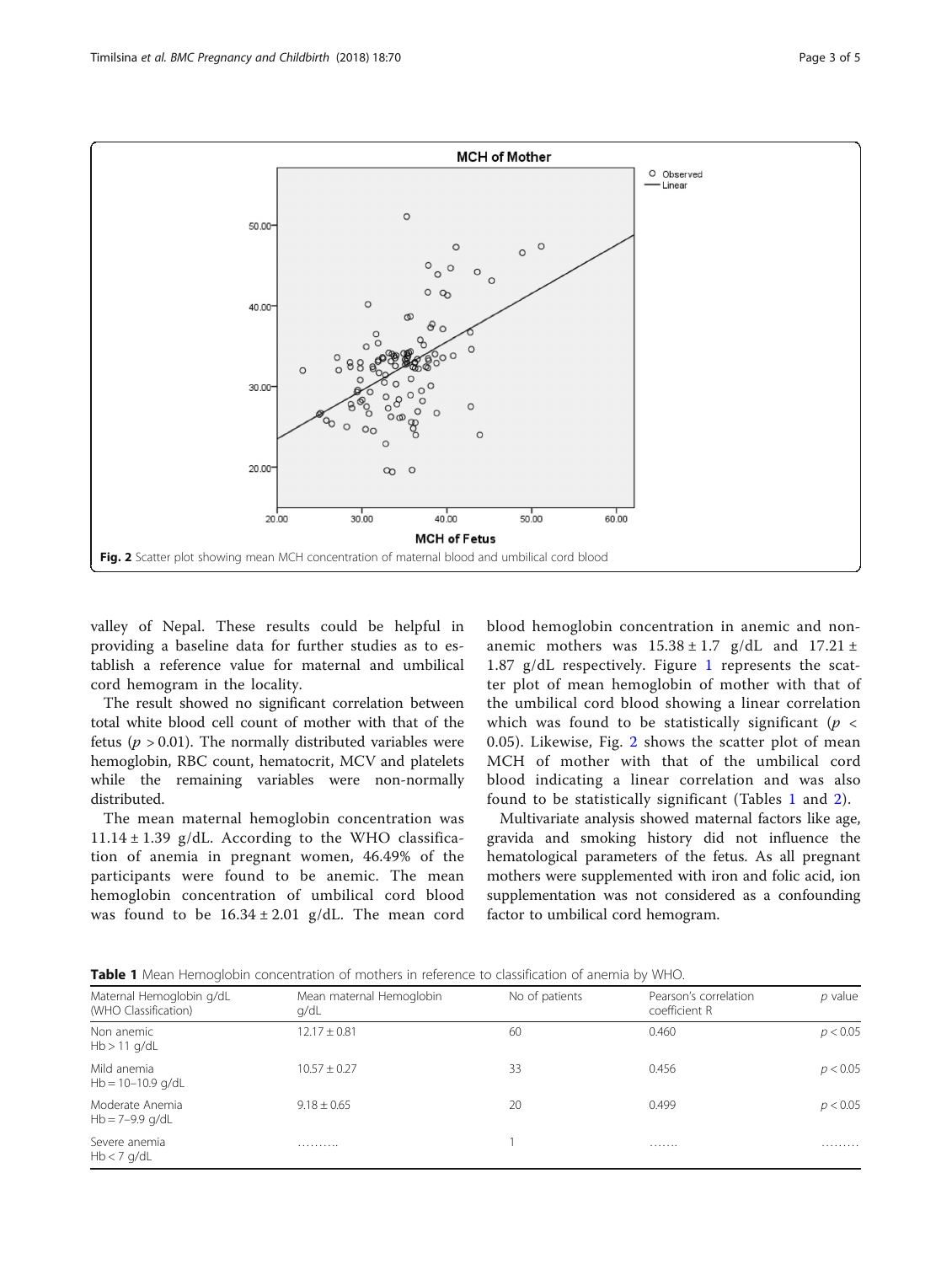| Parameters                                 | Mother           | Fetal             | Pearson's correlation coefficient R | $p$ -value |
|--------------------------------------------|------------------|-------------------|-------------------------------------|------------|
| WBC $(X 103/mm3)$                          | $10.20 \pm 3.36$ | $15.52 \pm 5.60$  | $-0.040$                            | <b>NS</b>  |
| $Hb$ (g/dL)                                | $11.14 \pm 1.39$ | $16.34 \pm 2.01$  | 0.496                               | p < 0.001  |
| RBC $X$ 10 <sup>6</sup> /mm <sup>3</sup> ) | $4.04 + 0.46$    | $4.72 + 0.59$     | 0.083                               | <b>NS</b>  |
| Hematocrit (%)                             | $33.29 \pm 4.02$ | $48.79 + 6.88$    | 0.109                               | <b>NS</b>  |
| MCV (fL)                                   | $82.33 \pm 6.46$ | $102.85 \pm 8.58$ | 0.058                               | <b>NS</b>  |
| MCH (pg)                                   | $33.34 \pm 5.94$ | $34.70 \pm 4.73$  | 0.478                               | p < 0.001  |
| MCHC (g/dL)                                | $33.40 \pm 1.25$ | $33.26 \pm 1.09$  | $-0.069$                            | <b>NS</b>  |
| Platelets $(X 104/mm3)$                    | $22.29 \pm 6.61$ | $229.20 + 73.39$  | 0.005                               | <b>NS</b>  |

<span id="page-3-0"></span>Table 2 Correlation between maternal and fetal hemogram

### **Discussion**

The mean age of pregnancy was found to be  $26.04 \pm$ 3.47 years and the median age was 26 years which was slightly above the national data of census of Nepal 2011. WHO's [[4](#page-4-0)] report of 44% prevalence of anemia in Nepal was consistent with the present study. The result of the present study was homogenous to WHO survey for mean hemoglobin concentration of average Nepali pregnant women estimated at 11.1 g/dL (10.8–11.5 g/dL with 95% credibility interval) [[4\]](#page-4-0). Similar to studies in other parts of the country,  $[7-10]$  $[7-10]$  $[7-10]$  $[7-10]$  45.61% of pregnant women were found to have hemoglobin concentrations less than 10 g/dL and 0.8% with hemoglobin concentration less than 7 g/dL. This finding was far from similar to the 2016 Nepal DHS Key indicators [[11\]](#page-4-0) which reported anemia in this part of Nepal to be around 28%. The prevalence of anemia throughout the country is however similar to the present study  $(46\%).$  [[10\]](#page-4-0).

The present study showed significant positive correlation between maternal and fetal hemoglobin concentrations like Dapper DV et al. [[12\]](#page-4-0) in Nigeria, McElroy PD et al. [\[13](#page-4-0)] in Kenya, and Alizadeh L et al. [\[14](#page-4-0)] in Iran. No significant correlation was observed between maternal and fetal white cell count and MCHC [[12](#page-4-0)–[14\]](#page-4-0). A positive linear Pearson correlation was observed between mean hemoglobin and PCV of cord blood and maternal blood. All these results were similar to the ones observed by Nneli R et al. [\[15](#page-4-0)] Singla PN et al. [[16](#page-4-0)] and Al-hilli NM et al. [[17\]](#page-4-0). In contrast to the present study, some previous investigators including Qaiser DH et al., [[18\]](#page-4-0) Kilbride J et al., [[19\]](#page-4-0) and Mamoury GH et al. [\[20](#page-4-0)] have failed to find a relationship between the maternal and cord blood hemoglobin.

The present study showed 5.7% of the fetuses had low hemoglobin concentration, 23.94% had low MCV, 18.24% had low MCH and none of the fetuses had low MCHC which was a constant finding with Abdelgader EA et al. [[21](#page-4-0)] and Steer PJ [\[22](#page-4-0)]. The cord blood hemoglobin (16.8 g/dL) of healthy term neonates in this study was uniform with those reported from studies in the west [[23,](#page-4-0) [24\]](#page-4-0).

Qaiser DH et al. [[25\]](#page-4-0) measured the mean of all CBC parameters aiming to maintain refrencing, and found the mean hemoglobin =  $14.99 \pm 1.47$  g/dL, RBC =  $4.29 \pm 0.44$ ,  $PCV = 45.65 \pm 4.83$ ,  $MCV = 105.81 \pm 6.24$ ,  $MCH = 34.96$  $\pm 2.11$ , MCHC = 32.47  $\pm 2.12$ , TC = 13.61  $\pm 4.23$  and platelet count =  $256.25 \pm 76.54$  in the umbilical cord blood. The result showed similar findings with the present study but with a slightly higher total WBC count.

As the study was conducted in only one tertiary care center and that too with a limited number of patients, the result does not represent the pregnant women in Western Development Region of Nepal. Also, the study only included the patients attending hospital for delivery so the results cannot be generalized as it may not be a true reflection of the general population. However researchers have found the increasing trend of hospital based deliveries in urban population and Pokhara being an urban city, the data and results presented could actually represent the urban population of Pokhara valley. Socioeconomic status of the pregnant women was also not considered in the study. Moreover, further studies are to be conducted in the field to achieve complete results.

## **Conclusions**

There was moderately positive correlation between maternal and fetal hemoglobin, MCV and MCH. There was a decrease in the cord blood hemoglobin in different severities of anemia, however, the correlation between maternal and fetal hemoglobin did not exist. It suggested that the fetal hematological parameters are not reflective of maternal hemogram.

Anemia in pregnancy should be properly evaluated and treated accordingly in order to avoid unwanted fetal and maternal outcomes.